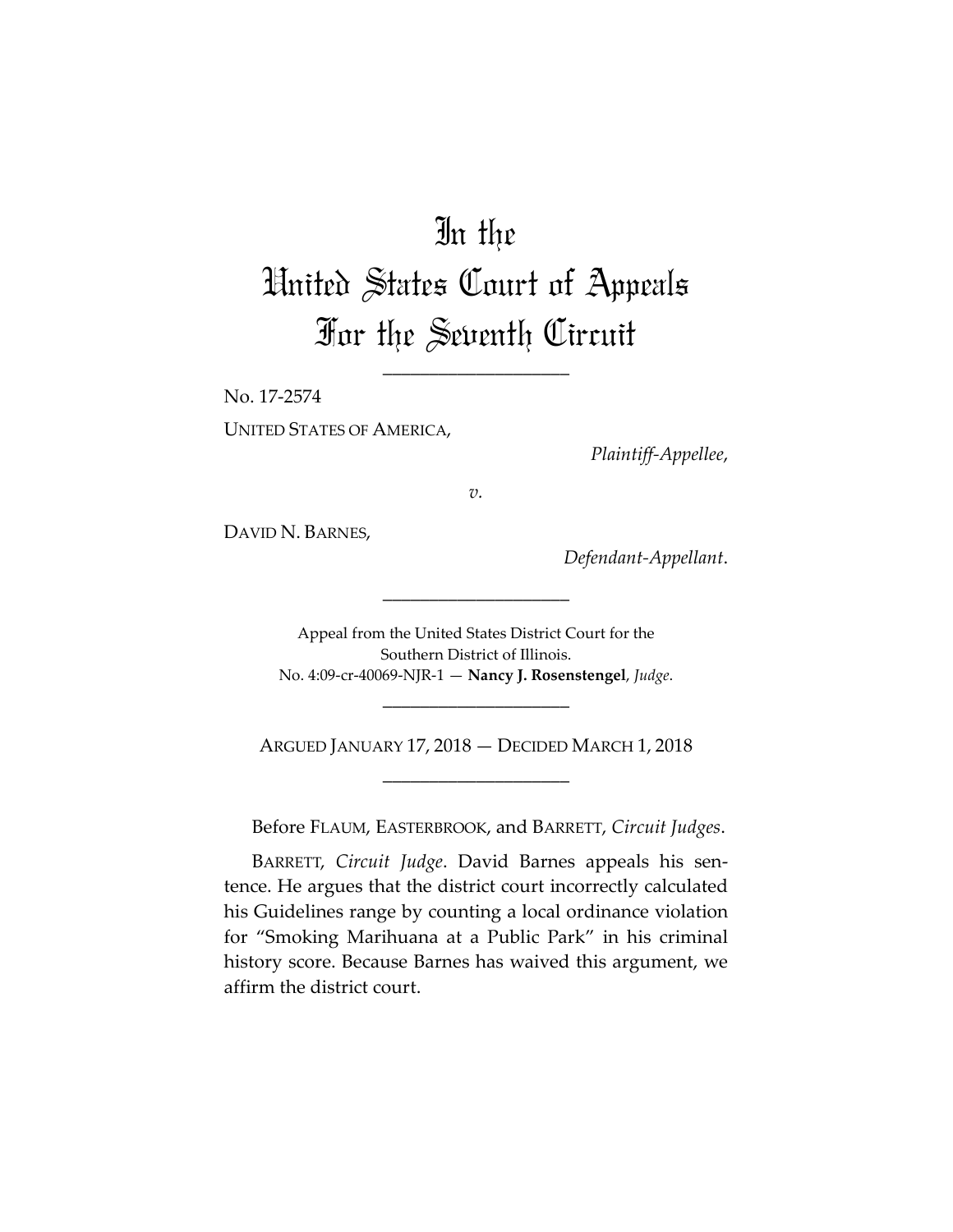In 2010, Barnes pleaded guilty to several offenses related to the distribution of crack cocaine. The district court sentenced him to 300 months of imprisonment, five years of supervised release, a fine of \$600, and a special assessment of \$300. Barnes did not appeal.<sup>[1](#page-1-0)</sup> In 2012, Barnes moved under 28 U.S.C. § 2255 to vacate, set aside, or correct his sentence on the ground that two Illinois convictions used to classify Barnes as a career offender—one for robbery and the other for aggravated discharge of a firearm—were no longer valid predicates. After he received his federal sentence, Barnes persuaded an Illinois state court to convert these convictions from adult felony convictions to adjudications of delinquency. (Barnes was fifteen when he committed these crimes but was tried as an adult.) Now that they were juvenile offenses, Barnes claimed, they no longer justified the enhancement he had received under the Sentencing Guidelines for being a career offender.

The district court granted his § 2255 motion and ordered that a revised presentence investigation report (PSR) be prepared for resentencing. The revised PSR did not use the adjudications of delinquency to classify Barnes as a career offender. It did, however, count them in his criminal history score. The PSR assigned Barnes ten criminal history points: two for the adjudication of delinquency for robbery, two for the adjudication of delinquency for aggravated discharge of

 $\overline{a}$ 

<span id="page-1-0"></span><sup>1</sup> While Barnes did not appeal, he did make a successful postjudgment motion in 2015 to reduce his sentence in accord with a retroactively applicable amendment to the Guidelines. His revised sentence was 269 months.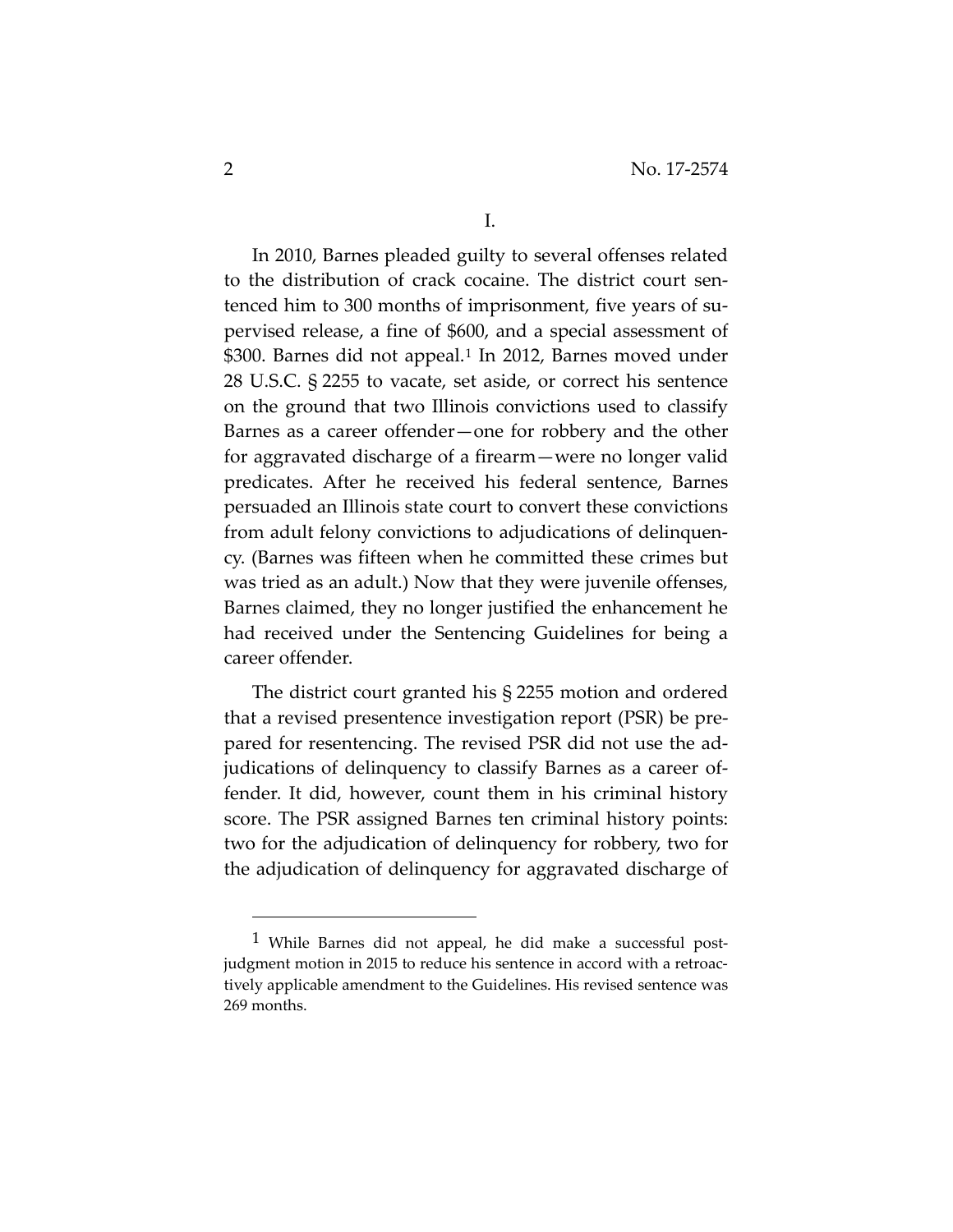$\overline{a}$ 

a firearm, one point apiece for three convictions of marijuana possession, one point for smoking marijuana at a public park, and two points for committing the instant offense while on the parole imposed as part of his sentence for the convictions now classified as adjudications of delinquency.

Defense counsel and the government went back and forth about Barnes's criminal history score. Barnes's counsel maintained that the PSR should give no weight to either the juvenile adjudications or the parole violation based upon them. Instead, he insisted, the court should assign him only four points in determining his criminal history category, one for each of the marijuana-related offenses. The government initially opposed any modification to the PSR on the ground that the Guidelines expressly count juvenile offenses as relevant criminal history. But after Barnes's counsel shifted his argument to highlight a procedural irregularity in the statecourt judgment, the government agreed that the district court should not assess any criminal history points for the juvenile offenses or the associated parole violation.[2](#page-2-0) The PSR was revised, and the district court sentenced Barnes to 189 months of imprisonment, five years of supervised release, a \$600 fine, and a \$300 special assessment.

<span id="page-2-0"></span><sup>&</sup>lt;sup>2</sup> The state court did not impose any juvenile sentence after it voided Barnes's adult convictions and adjudicated him delinquent on those charges. At that point, Barnes had already served the sentence for the adult conviction and been discharged from parole, so the case was in an awkward procedural posture. With no sentence imposed for the valid adjudications of delinquency, as opposed to the now-void adult convictions, the government thought it would be prudent for the court to forgo assessing any criminal history points for those offenses or the associated parole violation.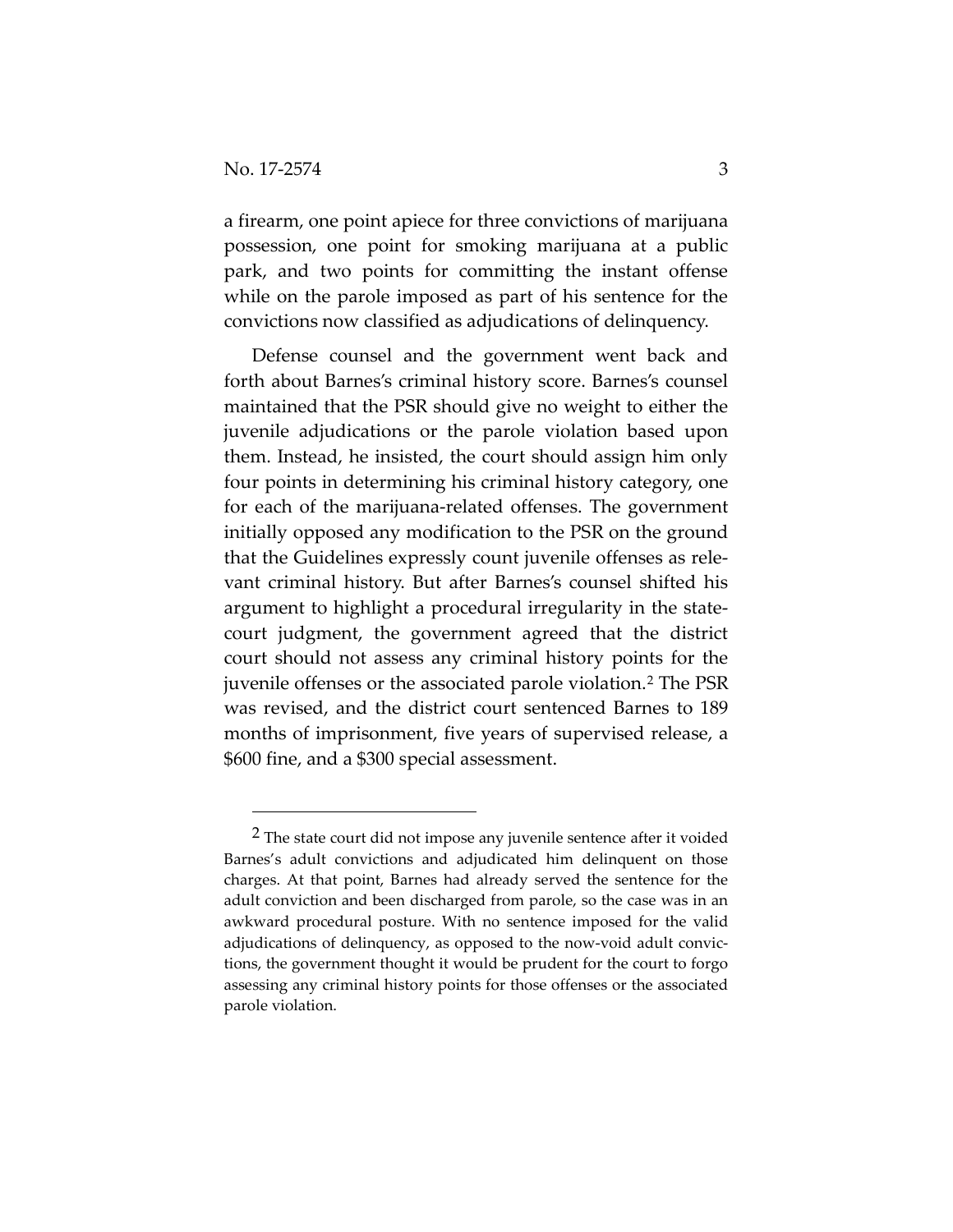Barnes appeals this sentence. He claims that the district court incorrectly counted a local ordinance violation—one for "Smoking Marihuana at a Public Park"—as part of his criminal history. Local ordinance violations do not count toward criminal history unless the underlying conduct would also violate state law. *See* U.S.S.G. § 4A1.2(c)(2). Barnes says that there is no Illinois crime of "Smoking Marihuana at a Public Park" and that assigning him a criminal history point for that offense was therefore error.

II.

The parties agree that Barnes failed to raise this objection below. But they disagree about whether Barnes has waived or forfeited the argument. "Waiver occurs when a defendant intentionally relinquishes a known right." *United States v. Haddad*, 462 F.3d 783, 793 (7th Cir. 2006). Forfeiture, by contrast, "occurs when a defendant accidentally or negligently fails to assert his or her rights in a timely fashion." *Id.* The difference between the two is significant, because "[w]aiver of a right extinguishes any error and precludes appellate review, whereas forfeiture of a right is reviewed for plain error." *United States v. Brodie*, 507 F.3d 527, 530 (7th Cir. 2007). Barnes claims that his failure to object to the inclusion of the "Smoking Marihuana at a Public Park" offense in his criminal history score was an oversight that we can remedy if the district court clearly erred. The government asserts that Barnes knowingly conceded this point below and is now barred from pressing it on appeal.

Because the waiver principle is construed liberally in favor of the defendant, we are cautious about interpreting a defendant's behavior as intentional relinquishment. Thus we have held that a defendant does not necessarily waive a sen-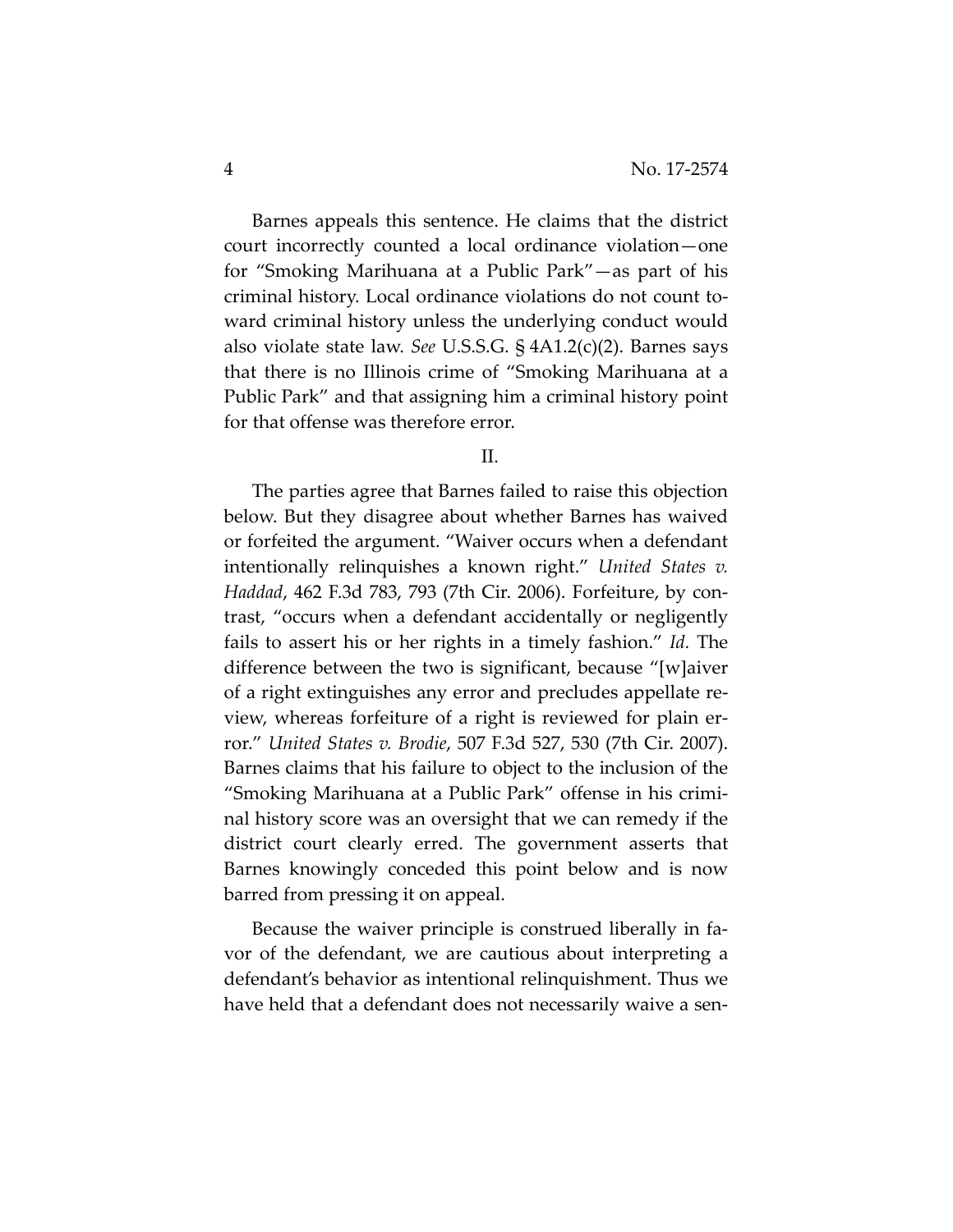tencing argument by accepting the PSR without objection, *see United States v. Jaimes-Jaimes*, 406 F.3d 845, 848 (7th Cir. 2005), or even by contesting some aspects of the PSR and not others, *see United States v. Jenkins*, 772 F.3d 1092, 1095–96 (7th Cir. 2014). At the same time, a more targeted strategy raises a different inference. In *United States v. Walton*, 255 F.3d 437, 442 (7th Cir. 2001), we concluded that the defendant waived any objection to a particular sentencing enhancement when his counsel "affirmatively indicated" that the argument he made "was the *sole* objection that he was raising regarding the application of the enhancement." We said that by making that representation, he "affirmatively abandoned all other arguments against the application of the enhancement in his case." *Id.* at 443.

Barnes had a targeted strategy. He focused exclusively on his criminal history category and raised a single objection to it: he argued that his adjudications of delinquency and associated parole violation should be excluded. And in the course of making this argument, he did not simply fail to object to the inclusion of the remaining marijuana offenses. On at least four occasions, Barnes's counsel told the district court that it should give Barnes one point for each of the marijuana offenses, including the "Smoking Marihuana at a Public Park" violation, for a total of four points. In two different motions objecting to his revised PSR, he asked the court to find that Barnes had "4 [criminal history] points for a Criminal History Category III." At an initial hearing, defense counsel insisted that the correct calculation—one counting the marijuana offenses but not the juvenile adjudications and associated parole violation—would give Barnes "a total of four points, four criminal history points." At Barnes's resentencing, the court asked defense counsel if he had any objec-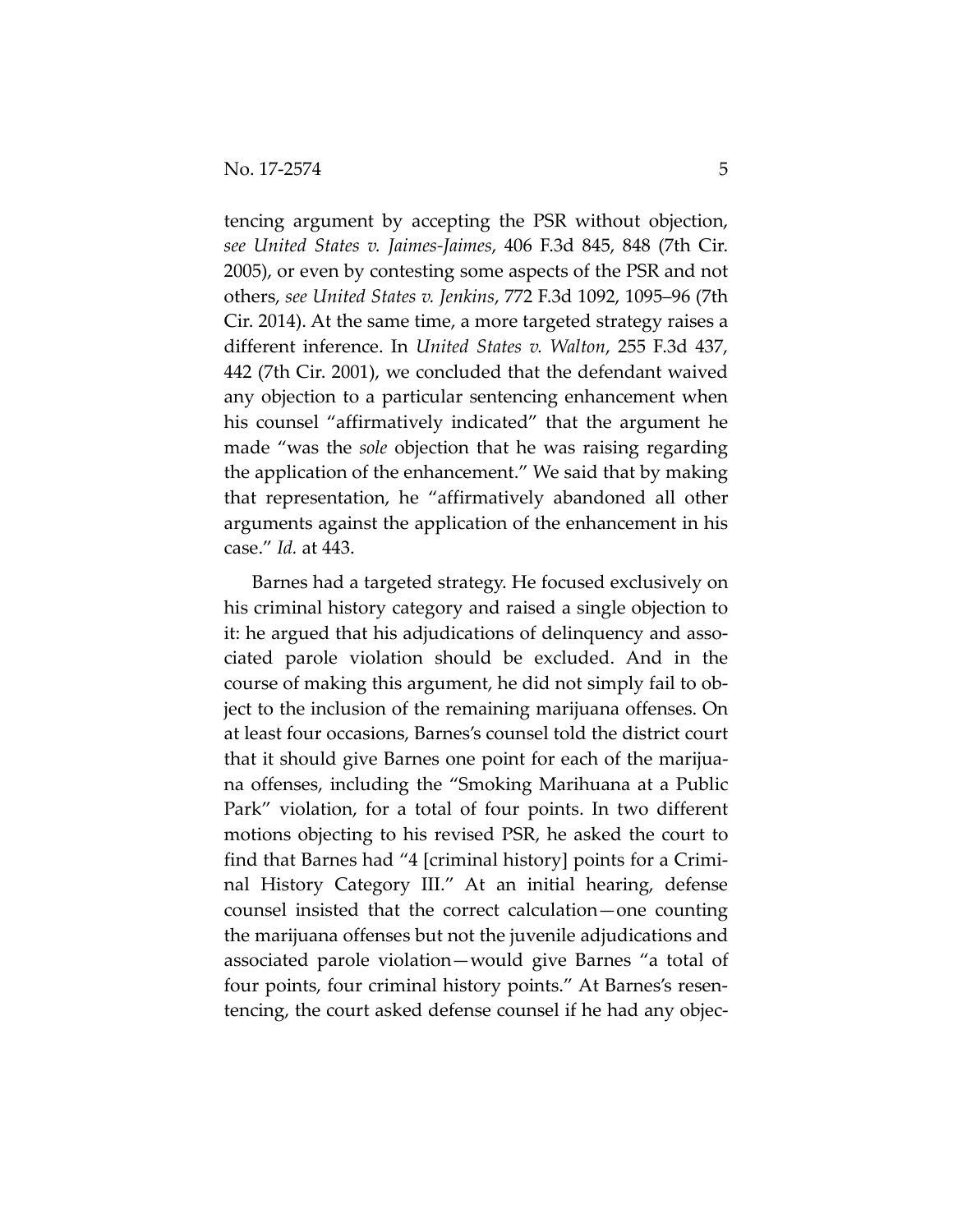tions to "a total offense level of 33, with a criminal history category of III consisting of four criminal history points." Defense counsel said no. After the court invited the defense to give a sentencing recommendation and supporting argument, counsel stressed, in arguing for leniency, that "with the revised criminal history, [Barnes] has four criminal history points. Each one was for a marijuana ticket. That's all the criminal history you have." Having specifically and repeatedly told the district court that it was appropriate to assign him a criminal history point for each of the marijuana offenses, Barnes cannot now complain that the court erred by agreeing with him.

We typically treat the failure to object as forfeiture when "finding waiver from an ambiguous record would compel the conclusion that counsel necessarily would have been deficient to advise the defendant not to object." *Jaimes-Jaimes*, 406 F.3d at 848. That is not the situation here. Barnes unambiguously sought this criminal history score, and defense counsel's failure to challenge the inclusion of the "Smoking Marihuana at a Public Park" violation was hardly deficient. On the contrary, it was good lawyering. While Illinois may not have a crime called "Smoking Marihuana at a Public Park," the name of the crime does not drive the analysis. If the conduct prohibited by local ordinance would also violate state law, the offense is "treated as if the defendant had been convicted under state law" for purposes of computing criminal history. U.S.S.G. § 4A1.2(c)(2), cmt. n.12*; see also United States v. Milquette*, 214 F.3d 859, 863 (7th Cir. 2000) (pointing out that the guideline "actually requires courts to include ordinance violations that are also criminal offenses under state law"). Barnes was convicted of this ordinance violation "after he was seen smoking marihuana at a park and refused